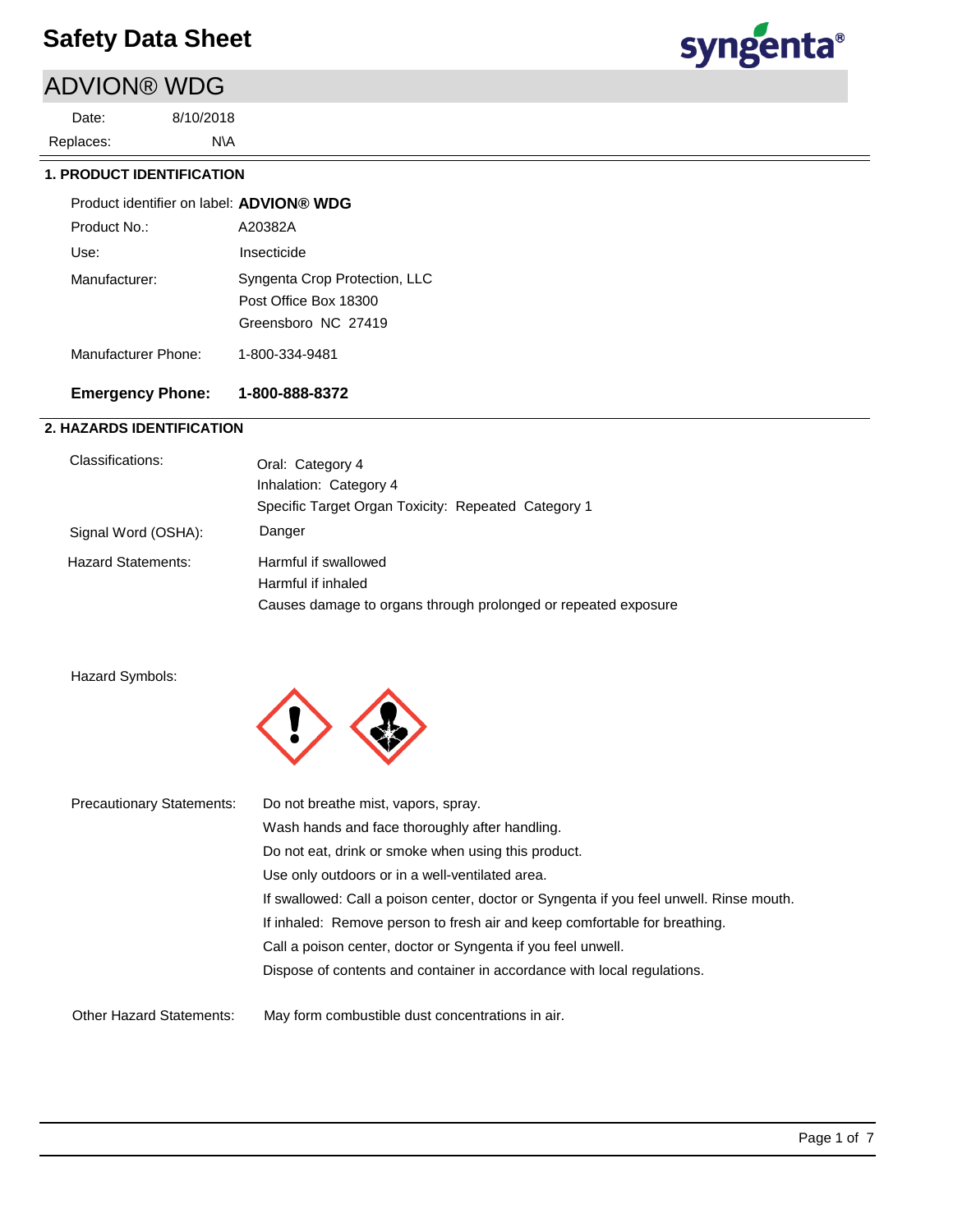## ADVION® WDG

N\A 8/10/2018 Replaces: Date:



#### **3. COMPOSITION/INFORMATION ON INGREDIENTS**

| <b>Chemical Name</b>                                                                                                                                                     | Common Name          | <b>CAS Number</b>   | Concentration |
|--------------------------------------------------------------------------------------------------------------------------------------------------------------------------|----------------------|---------------------|---------------|
| Other ingredients                                                                                                                                                        | Other ingredients    | <b>Trade Secret</b> | 80%           |
| methyl (4aS)-7-chloro-2,5-dihydro-2-<br>$[[(methoxycarbonyl)]4-$<br>(trifluoromethoxy)phenyl]amino]carbonyl]in<br>$deno[1,2-e][1,3,4]$ oxadiazine-4a(3H)-<br>carboxylate | Indoxacarb Technical | 173584-44-6         | 20%           |

Ingredients not precisely identified are proprietary or non-hazardous. Values are not product specifications.

#### **4. FIRST AID MEASURES**

Have the product container, label or Safety Data Sheet with you when calling Syngenta (800-888-8372), a poison control center or doctor, or going for treatment.

- If swallowed: Call Syngenta (800-888-8372), a poison control center or doctor immediately for treatment advice. Do not give any liquid to the person. Do not induce vomiting unless told to do so after calling 800-888- 8372 or by a poison control center or doctor. Do not give anything by mouth to an unconscious person. Ingestion:
- If in eyes: Hold eye open and rinse slowly and gently with water for 15-20 minutes. Remove contact lenses, if present, after 5 minutes, then continue rinsing eye. Call Syngenta (800-888-8372), a poison control center or doctor for treatment advice. Eye Contact:
- If on skin or clothing: Take off contaminated clothing. Rinse skin immediately with plenty of water for 15-20 minutes. Call Syngenta (800-888-8372), a poison control center or doctor for treatment advice. Skin Contact:
- If inhaled: Move person to fresh air. If person is not breathing, call 911 or an ambulance, then give artificial respiration, preferably mouth-to-mouth if possible. Call Syngenta (800-888-8372), a poison control center or doctor for further treatment advice. Inhalation:
- Most important symptoms/effects:

Not Applicable

Indication of immediate medical attention and special treatment needed:

There is no specific antidote if this product is ingested.

Treat symptomatically.

#### **5. FIRE FIGHTING MEASURES**

Suitable (and unsuitable) extinguishing media:

Use dry chemical, foam or CO2 extinguishing media. If water is used to fight fire, dike and collect runoff.

Specific Hazards:

Fire will spread by smoldering or slow decomposition.

During a fire, irritating and possibly toxic gases may be generated by thermal decomposition or combustion.

Special protective equipment and precautions for firefighters:

Wear full protective clothing and self-contained breathing apparatus. Evacuate nonessential personnel from the area to prevent human exposure to fire, smoke, fumes or products of combustion.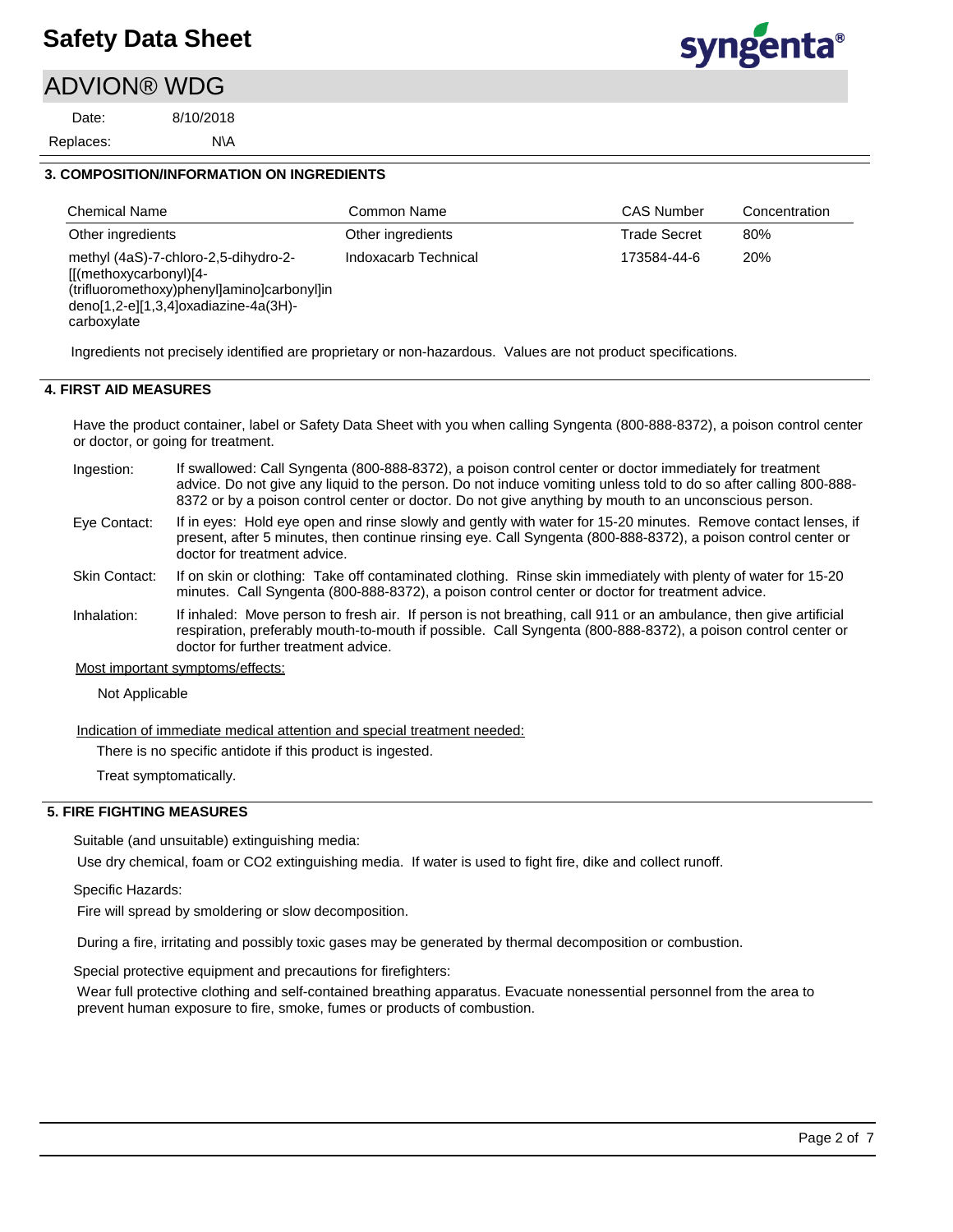# ADVION® WDG

N\A 8/10/2018 Replaces: Date:

syngenta®

## **6. ACCIDENTAL RELEASE MEASURES**

Personal precautions, protective equipment, and emergency procedures: Follow exposure controls/personal protection outlined in Section 8.

Methods and materials for containment and cleaning up:

Control the spill at its source. Contain the spill to prevent from spreading or contaminating soil or from entering sewage and drainage systems or any body of water. Clean up spills immediately, observing precautions outlined in Section 8. Cover entire spill with absorbing material and place into compatible disposal container. Scrub area with hard water detergent (e.g. commercial products such as Tide, Joy, Spic and Span). Pick up wash liquid with additional absorbent and place into compatible disposal container. Once all material is cleaned up and placed in a disposal container, seal container and arrange for disposition.

## **7. HANDLING AND STORAGE**

Precautions for safe handling:

This material is capable of forming flammable dust clouds in air, which, if ignited, can produce a dust cloud explosion. Flames, hot surfaces, mechanical sparks and electrostatic discharges can serve as ignition sources for this material. Electrical equipment should be compatible with the flammability characteristics of this material. The flammability characteristics will be made worse if the material contains traces of flammable solvents or is handled in the presence of flammable solvents.

In general personnel handling this material and all conducting equipment should be electrically earthed or grounded. Bulk bags (FIBC) used to contain this material should be Type B, Type C or Type D. Type C bags must be electrically grounded or earthed before powder is charged to or discharged from the bag. If metal or fiber drums are used to contain this material, make certain the metal parts are bonded to the filling equipment and grounded.

Store the material in a well-ventilated, secure area out of reach of children and domestic animals. Do not store food, beverages or tobacco products in the storage area. Prevent eating, drinking, tobacco use, and cosmetic application in areas where there is a potential for exposure to the material. Wash thoroughly with soap and water after handling.

This material can become readily charged in most operations.

Conditions for safe storage, including any incompatibilities: Not Applicable

## **8. EXPOSURE CONTROLS/PERSONAL PROTECTION**

### **THE FOLLOWING RECOMMENDATIONS FOR EXPOSURE CONTROLS/PERSONAL PROTECTION ARE INTENDED FOR THE MANUFACTURE, FORMULATION AND PACKAGING OF THIS PRODUCT.**

## **FOR COMMERCIAL APPLICATIONS AND/OR ON-FARM APPLICATIONS CONSULT THE PRODUCT LABEL.**

Occupational Exposure Limits:

| <b>Chemical Name</b> | OSHA PEL        | ACGIH TLV       | Other                                              | Source         |
|----------------------|-----------------|-----------------|----------------------------------------------------|----------------|
| Other ingredients    | Not Established | Not Established | Not Established                                    | Not Applicable |
| Indoxacarb Technical | Not Established | Not Established | 1 mg/m <sup>3</sup> 8hr & 12hr<br>TWA (respirable) | Manufacturer   |

## Appropriate engineering controls:

Use effective engineering controls to comply with occupational exposure limits (if applicable).

## Individual protection measures:

Ingestion:

Prevent eating, drinking, tobacco usage and cosmetic application in areas where there is a potential for exposure to the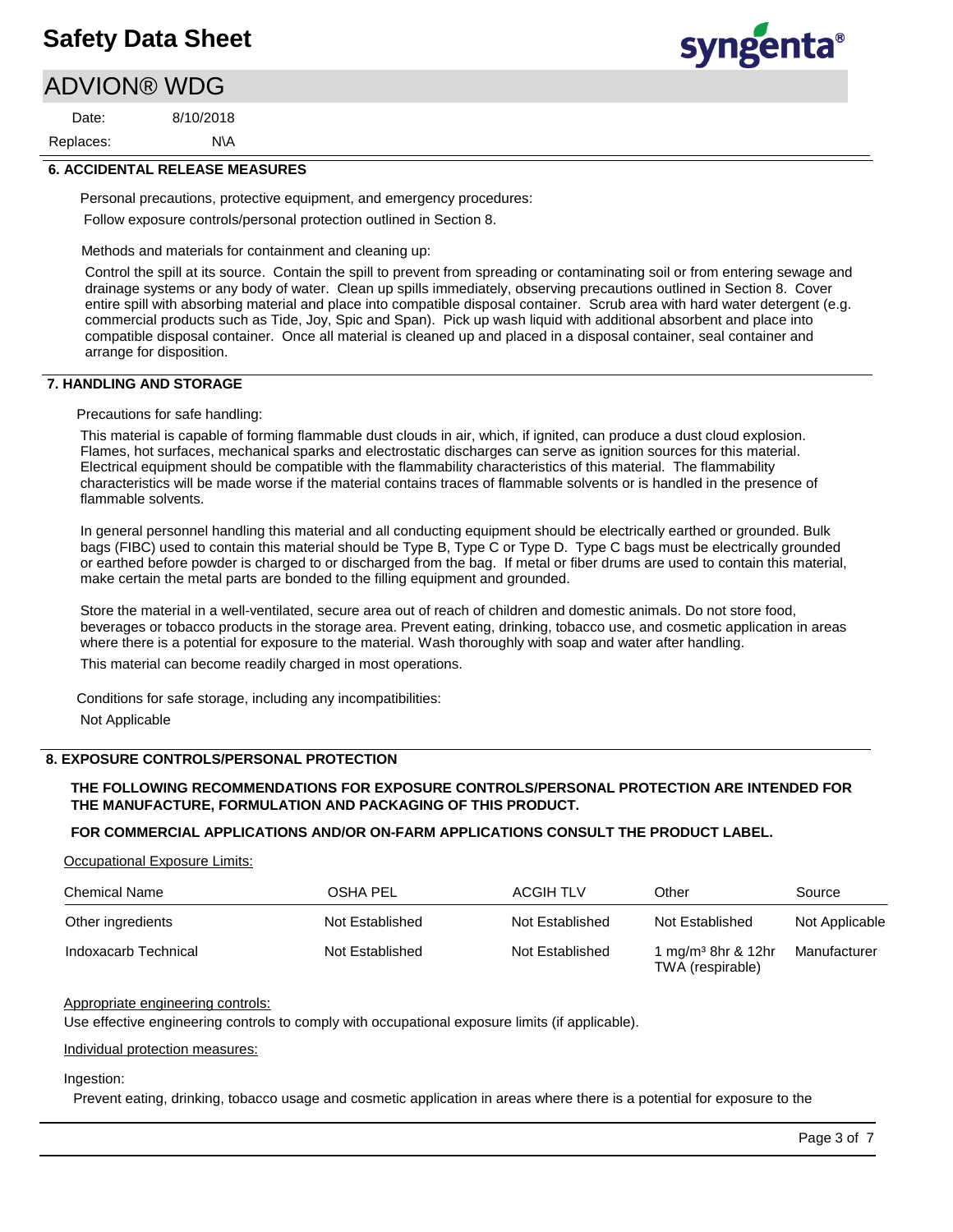## ADVION® WDG

N\A 8/10/2018 Replaces: Date:

material. Wash thoroughly with soap and water after handling.

#### Eye Contact:

Where eye contact is likely, use dust-proof chemical goggles.

#### Skin Contact:

Where contact is likely, wear chemical-resistant gloves (such as barrier laminate, butyl rubber, nitrile rubber, neoprene rubber, natural rubber, polyvinyl chloride [PVC] or Viton), coveralls, socks and chemical-resistant footwear.

#### Inhalation:

A particulate filter respirator may be necessary until effective engineering controls are installed to comply with occupational exposure limits. Use NIOSH certified respirator with any N, R, P or HE filter. Use a self-contained breathing apparatus in cases of emergency spills, when exposure levels are unknown, or under any circumstances where air-purifying respirators may not provide adequate protection.

#### **9. PHYSICAL AND CHEMICAL PROPERTIES**

Odor: Slight Appearance: Light tan to white granules Vapor Pressure: Indoxacarb Technical Not Available Solubility (ies): pH: 8.1 - 9.1 Initial boiling point and boiling range: Not Available Melting point/freezing point: Not Available Odor Threshold: Not Available Not Available Flammability: Not Available Not Available Autoignition Temperature: Not Available Flash Point (Test Method): Flammable Limits (% in Air): Vapor Density: Not Available Relative Density: 0.50 - 0.70 g/ml Bulk density (tapped) Decomposition Temperature: Not Available Viscosity: Not Available Partition coefficient: n-octanol/water: Not Available Other: None Indoxacarb Technical Not Available

#### **10. STABILITY AND REACTIVITY**

Possibility of hazardous reactions: Will not occur. Chemical stability: Stable under normal use and storage conditions. Reactivity: Not reactive. Conditions to Avoid: None known.

Incompatible materials: None known. syngenta®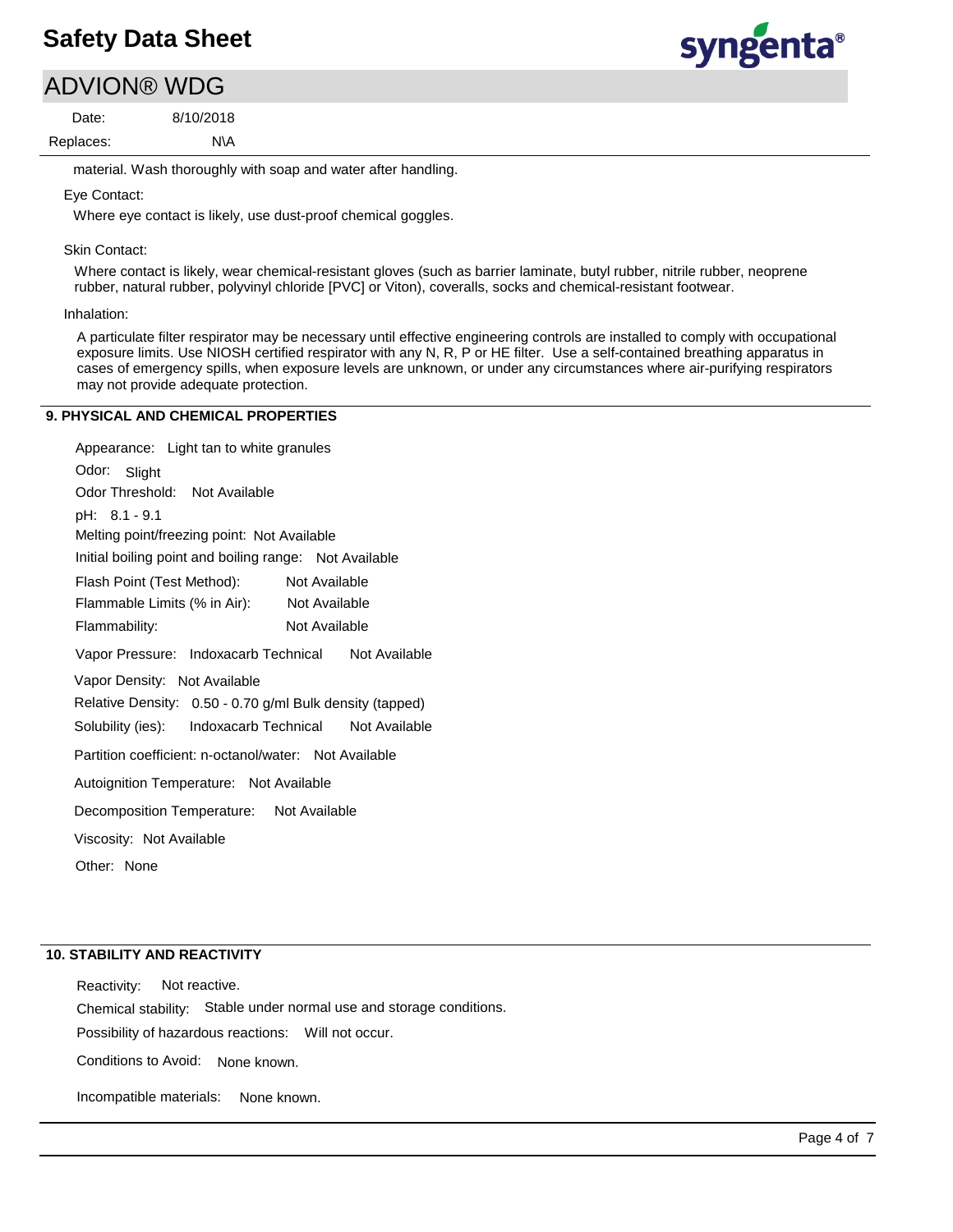# syngenta®

| <b>ADVION® WDG</b>                   |                            |                                                     |                                               |                                                                                       |  |
|--------------------------------------|----------------------------|-----------------------------------------------------|-----------------------------------------------|---------------------------------------------------------------------------------------|--|
| Date:                                | 8/10/2018                  |                                                     |                                               |                                                                                       |  |
| Replaces:                            | N\A                        |                                                     |                                               |                                                                                       |  |
|                                      |                            | Hazardous Decomposition Products: Not Available     |                                               |                                                                                       |  |
| <b>11. TOXICOLOGICAL INFORMATION</b> |                            |                                                     |                                               |                                                                                       |  |
|                                      | Health effects information |                                                     |                                               |                                                                                       |  |
|                                      | Likely routes of exposure: | Dermal. Inhalation                                  |                                               |                                                                                       |  |
|                                      | Symptoms of exposure:      | Not Applicable                                      |                                               |                                                                                       |  |
|                                      |                            | Delayed, immediate and chronic effects of exposure: |                                               | Not Applicable                                                                        |  |
|                                      |                            |                                                     |                                               | Numerical measures of toxicity (acute toxicity/irritation studies (finished product)) |  |
| Ingestion:                           |                            | Oral (LD50 Rat):                                    |                                               | 1909 mg/kg body weight                                                                |  |
| Dermal:                              |                            | Dermal (LD50 Rat):                                  |                                               | > 5000 mg/kg body weight                                                              |  |
| Inhalation:                          |                            | Inhalation (LC50 Rat) :                             |                                               | $> 4.8$ mg/l air - 4 hours                                                            |  |
| Eye Contact:                         |                            | Slightly Irritating (Rabbit)                        |                                               |                                                                                       |  |
| <b>Skin Contact:</b>                 |                            | Slightly Irritating (Rabbit)                        |                                               |                                                                                       |  |
|                                      | <b>Skin Sensitization:</b> |                                                     | Not a sensitizer in animal tests (Guinea Pig) |                                                                                       |  |

#### Reproductive/Developmental Effects

Indoxacarb Technical: Animal testing showed effects on reproduction at levels equal to or above those causing parental toxicity.

Animal testing showed effects on embryo-fetal development at levels equal to or above those causing maternal toxicity.

#### Chronic/Subchronic Toxicity Studies

Indoxacarb Technical: The following effects occurred at levels of exposure that significantly exceed those expected under labeled usage conditions.

Inhalation; rat; Incoordination, mortality, red blood cell destruction causing abnormal decrease in number of red blood cells (anemia)

#### **Carcinogenicity**

Indoxacarb Technical: Animal testing did not show any carcinogenic effects. Tests on bacterial or mammalian cell cultures did not show mutagenic effects. Did not cause genetic damage in animals.

| <b>Chemical Name</b>                                                                                                                                                                                         | NTP/IARC/OSHA Carcinogen |
|--------------------------------------------------------------------------------------------------------------------------------------------------------------------------------------------------------------|--------------------------|
| Other ingredients                                                                                                                                                                                            | No                       |
| methyl (4aS)-7-chloro-2,5-dihydro-2-<br>[[(methoxycarbonyl)[4-<br>(trifluoromethoxy)phenyl]amino]carbonyl]inden<br>o[1,2-e][1,3,4]oxadiazine-4a(3H)-carboxylate<br><b>Other Toxicity Information</b><br>None | No                       |
| <b>Toxicity of Other Components</b><br>Other ingredients<br>Not Established                                                                                                                                  |                          |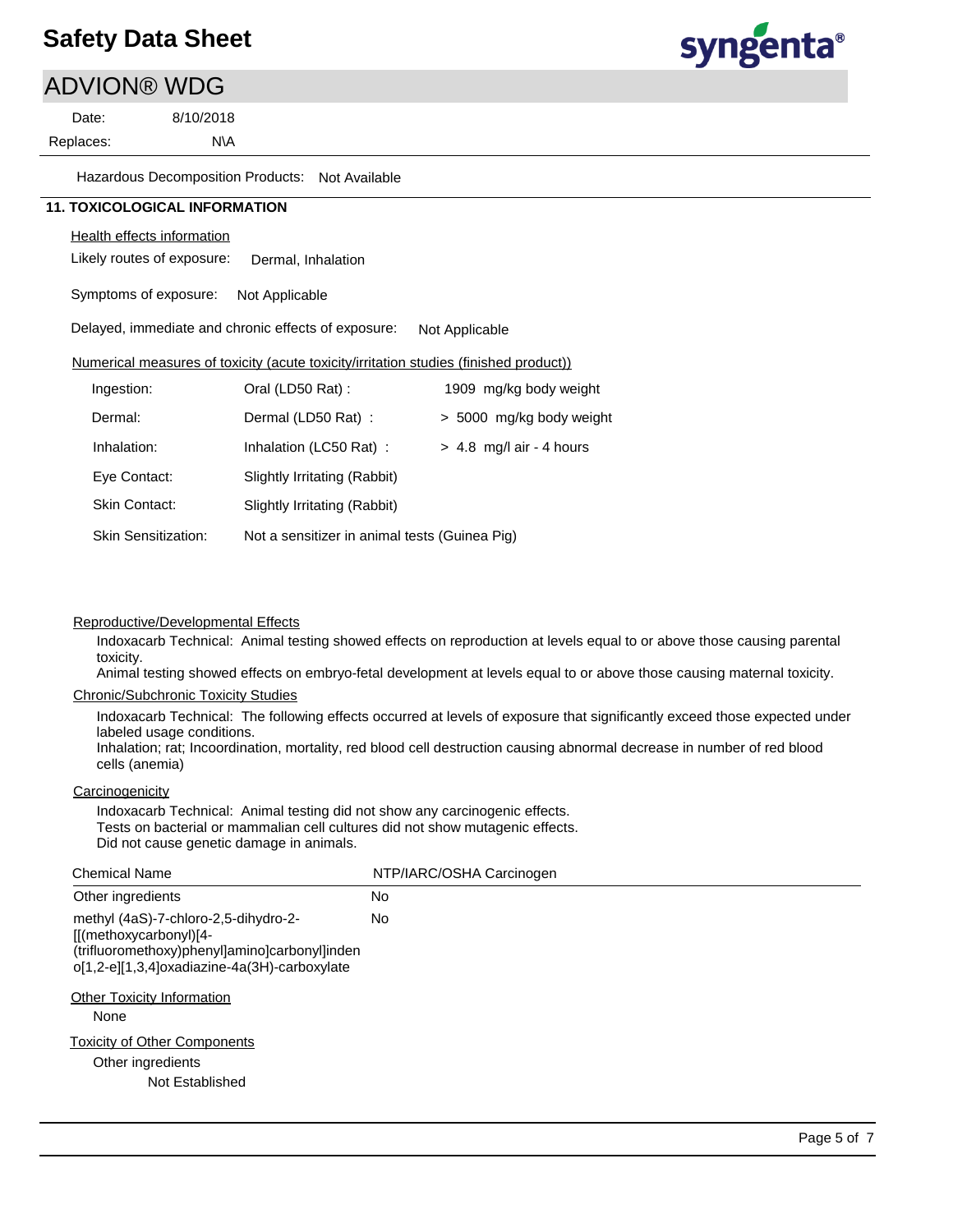## ADVION® WDG

| Date:                 | 8/10/2018                 |                |  |
|-----------------------|---------------------------|----------------|--|
| Replaces:             | N\A                       |                |  |
| <b>Target Organs</b>  |                           |                |  |
|                       | <b>Active Ingredients</b> |                |  |
| Indoxacarb Technical: |                           | Nervous system |  |
|                       | Inert Ingredients         |                |  |

#### **12. ECOLOGICAL INFORMATION**

Eco-Acute Toxicity

Indoxacarb Technical:

Fish (Rainbow Trout) 96-hour LC50 0.65 mg/l Bird (Bobwhite Quail) LD50 Oral 98 mg/kg Invertebrate (Water Flea) Daphnia Magna 48-hour EC50 0.60 mg/l

Other ingredients: Not Established

#### Environmental Fate

Indoxacarb Technical:

Information given is based on data on the components and the ecotoxicology of similar products. Environmental Hazards: Do not apply directly to water, or to areas where surface water is present, or to intertidal areas below the mean high water mark.

#### **13. DISPOSAL CONSIDERATIONS**

#### Disposal:

Do not reuse product containers. Dispose of product containers, waste containers, and residues according to local, state, and federal health and environmental regulations.

Characteristic Waste: Not Applicable Listed Waste: Not Applicable

#### **14. TRANSPORT INFORMATION**

DOT Classification Ground Transport - NAFTA Not regulated **Comments** Water Transport - International Proper Shipping Name: Environmentally Hazardous Substance, Solid, N.O.S. (Indoxacarb) Hazard Class: Class 9 Identification Number: UN 3077 Packing Group: PG III Air Transport

Proper Shipping Name: Environmentally Hazardous Substance, Solid, N.O.S. (Indoxacarb) Hazard Class: Class 9 Identification Number: UN 3077 Packing Group: PG III

syngenta®